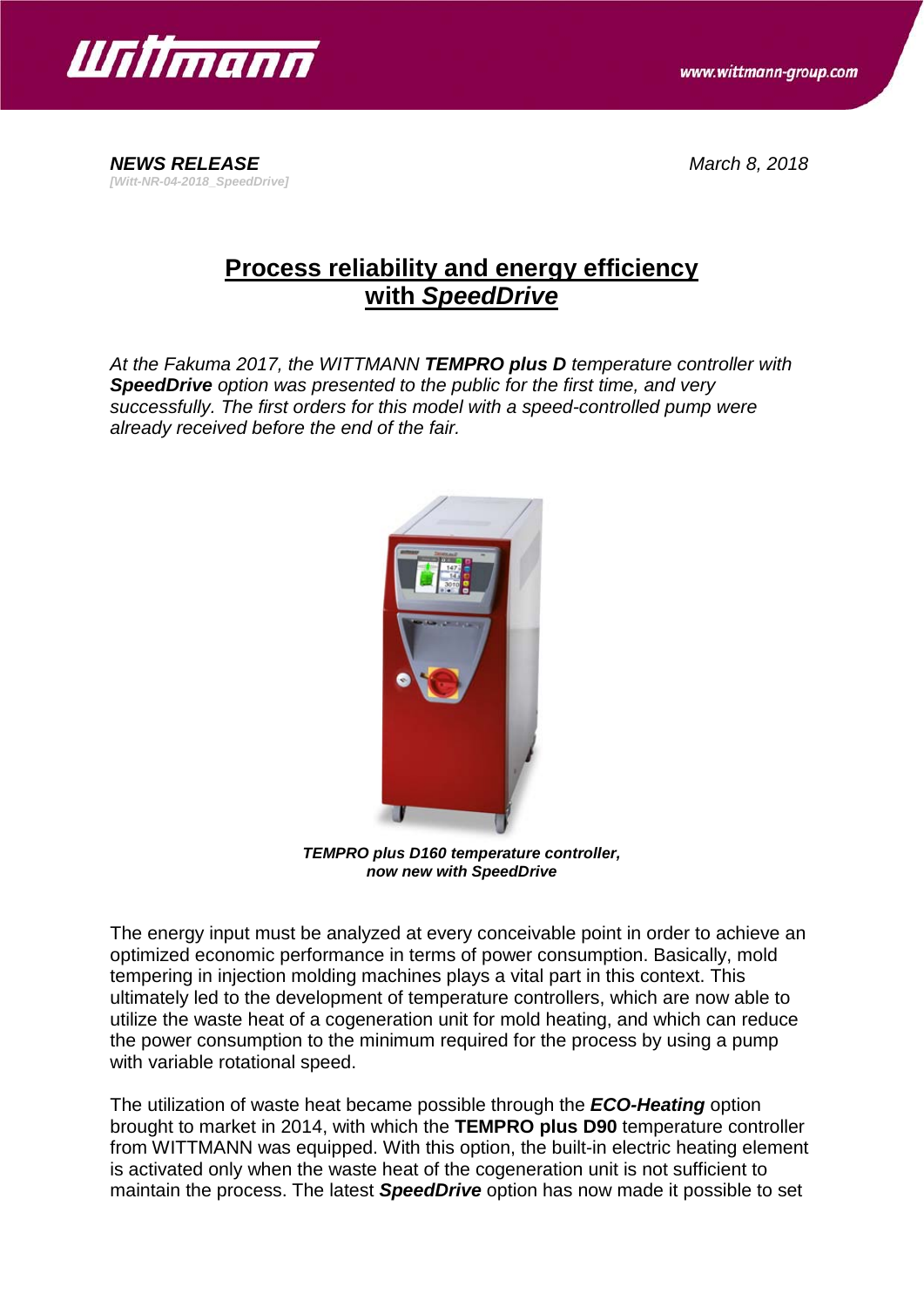

one of four process parameters (rotational speed, pump pressure, differential temperature or flow) as an additional control variable to achieve energy-optimized operation without jeopardizing the process.

## **Ways to save energy**

An inspection of the entire temperature control circuit has revealed several different areas where energy can be saved. Better insulation of the molds and tubes already reduces the power consumption to some extent. This effect is more pronounced with higher processing temperatures (> 100 °C) than with lower temperatures. As for the pump, energy savings can be realized by using more efficient motors. In 2016, for instance, the efficiency class IE2 motors then used by all manufacturers were still the state of the art. The degree of efficiency of such a 1.1 kW motor was between 79 and 79.6%. In response to new environmental regulations, the motor manufacturers changed from IE2 to the efficiency rating of IE3 at the beginning of 2017. 1.1-kW motors of this type reach a degree of efficiency ranging from 82 to 82.7%. This development was followed by the pump manufacturers, which now also use class IE3 motors.

### **TEMPRO temperature controller with** *SpeedDrive* **option**

The *SpeedDrive* option consists of a pump equipped with a permanent-magnet synchronous motor. In combination with a matching frequency converter, this configuration reaches an efficiency rating of more than 86%, which corresponds to efficiency class IE4. In this way, the power consumption of the motor can be reduced by up to 30% when other operational parameters of the pump (working pressure and flow) remain unchanged, which leads to significant energy savings and ultimately to a reduction in costs. Additional savings can be achieved by lowering the working pressure of the pump through reducing the motor speed, which cuts the pump's power input and consequently the power consumption even further. Here it should be noted, however, that this action also reduces the flow quantity and consequently increases the differential temperature between the mold inlet and outlet.

#### **Differential temperature as a process parameter**

The differential temperature is already influenced by the mold design (number, diameter, length and geometry of the tempering channels) and the type of connection to the mold (diameter and length of the tubes between the temperature controller and the mold, as well as serial or parallel flow through the tempering channels). The differential temperature is a very important indicator concerning the thermal balance of a mold and the homogeneity of temperature distribution inside the cavities, and it should be pre-defined for every mold, depending on the product to be manufactured. Once the differential temperature has been calculated for a given application, it can be set as a fixed parameter for the **TEMPRO** with *SpeedDrive* and monitored by defining tolerance margins. In the event of any change in the injection molding machine's process parameters which have an effect on the cycle time, the temperature controller responds to such a change by increasing or reducing the motor speed of the pump to maintain the set differential temperature.